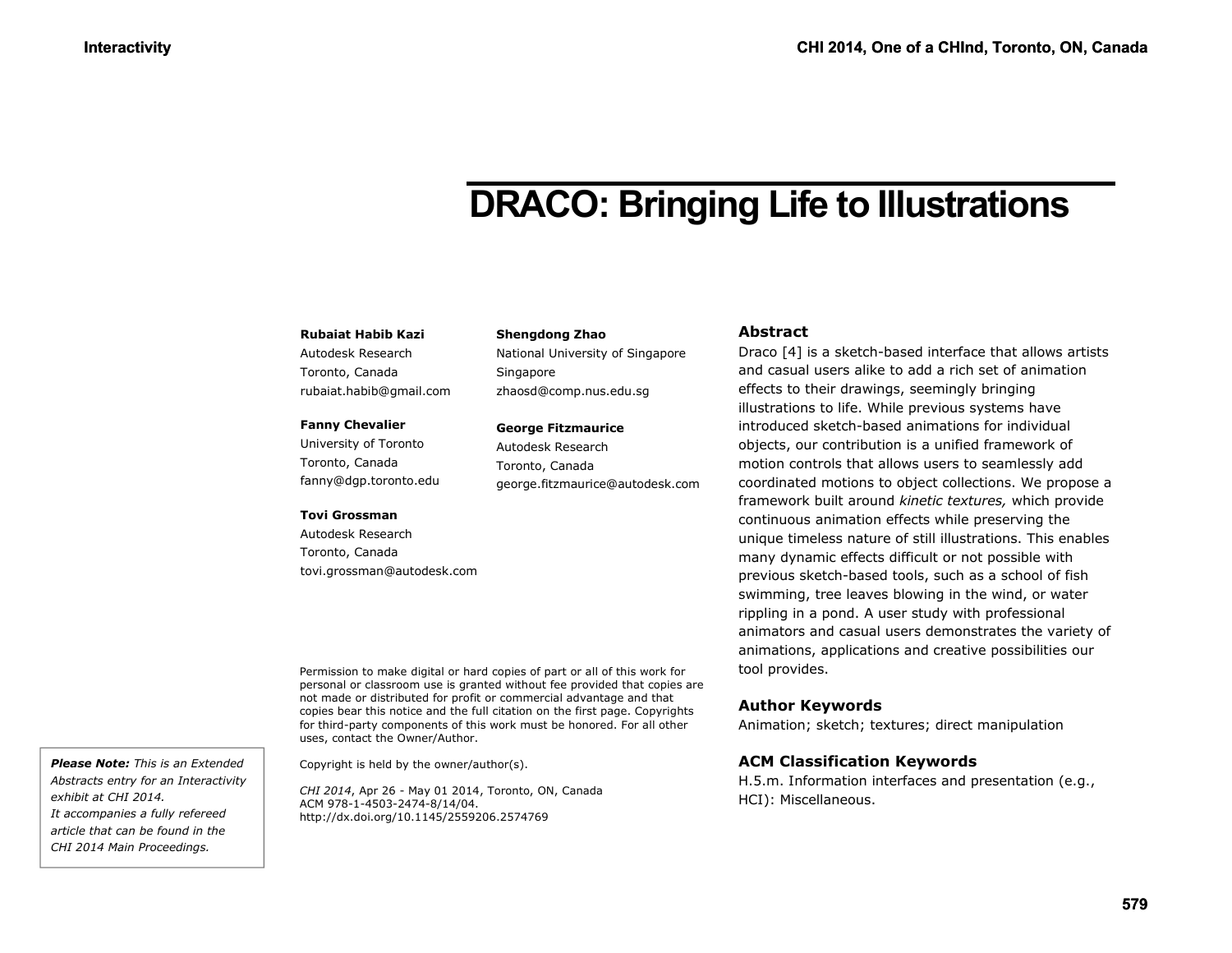

granular motion

Figure 2: The two types of kinetic textures. (a) Emitting texture, defined by a source patch, emitter (blue), global motion paths (red) and granular motion. (b) Oscillating texture, defined by a source patch, brush skeleton (brown), oscillating skeleton (orange), and granular

(b) Oscillating texture

motion.

#### **Introduction**

The goal of this demo is to enable artists and casual users alike to enrich static illustrations with intricate and continuous animation effects, while preserving the unique timeless nature of still illustrations (Figure 1). In recent years, researchers have developed new tools and techniques for casual animation authoring using sketching and direct manipulation [\[2\].](#page-3-1) Such tools typically support basic animations, where motions are defined for individual objects, and then coordinated using a global timeline. In contrast, many natural phenomena are characterized by the coordinated motion of large collections of similar elements, like snowflakes falling to the ground, water drops dripping out of a fountain, or school of swimming fish. Animating large collections of objects with flexible control is still tedious and cumbersome with existing sketch-based animation tools. For authoring the animations of object collections, complex software and workflows are often required. But, these tools and methods are highly specialized and geared towards physical accuracy for professional animators. Furthermore, defining and controlling these behaviors typically require indirect controls, including numerous parameters tweaking and scripting, which makes it difficult to rapidly prototype and experiment, even for an expert user.

From an interface design perspective, the key challenge to this problem is to formulate a general framework for workflow and controls that is easy to use, but expressive enough to author a wide range of dynamic phenomena. Draco is built upon *kinetic textures*, a general, novel and coherent data structure that consists of a set of similar objects, to which dynamics is applied at the collective and individual scales. *Draco* is a flexible and fluid sketch-based interface that allows

users to easily augment still illustrations with subtle animations of object collections, seemingly bringing to life the moment they portray (Figure 1), similar in spirit to seamlessly looping video clips [\[1\]\[5\].](#page-3-2)



Figure 1: A dynamic illustration with Draco, capturing the living qualities of a moment with continuous dynamic phenomena, yet exhibiting the unique timeless nature of a still picture

#### **Kinetic Textures: An Animation Framework**

We propose a framework built around *kinetic textures*, a novel animation component that encodes collections of objects and their associated motion. Our framework builds on general concepts that are easy to understand, while offering rich creative capabilities. A kinetic texture consists of a *patch*—a small number of representative objects that serve as a source example to generate the collection, and a set of *motion properties*. The motion properties define the trajectory and movement of all the objects within the collection at two different scales: the *global motion* and the *granular motion*. We introduce two types of kinetic textures: *emitting textures* and *oscillating textures,* which differ in how the collection is generated from the source patch, and how the global motion is defined (Figure 2). Emitting textures are motivated by particles systems and flocking, while oscillating textures allow the simulation of stochastic motion with repetitive, continuous harmonic motions.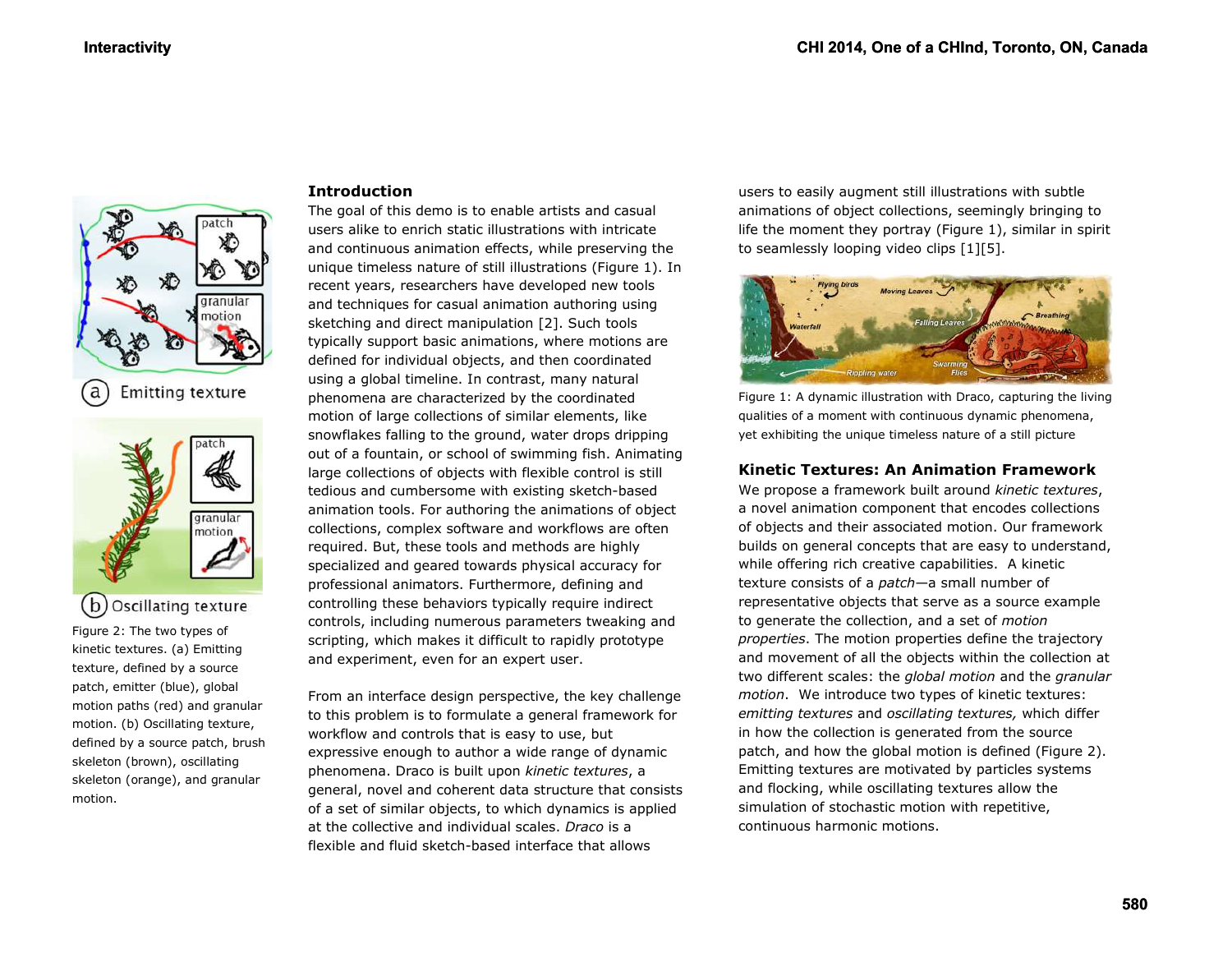

Figure 4: Creating an emitting texture. The user draws the source patch (a), then sketches a line emitter (b), which results in an emitting texture with a default motion (c). The user sketches a motion path (d), which instantaneously changes the global trajectory of the raindrops (e). Finally, she adjusts the granular motion by adding subtle translation to the raindrops (g), supplementing the global motion (f), with local variations (h)

#### *Emitting Textures*

Emitting textures are characterized by the continuous emission of a stream of objects (Figure 2a). Objects of the patch continuously emanate from the *emitter*, and follow a global motion trajectory, guided by the underlying motion vectors field computed from the *motion path(s).* Additional emitting textures components include the *texture outline* and *mask(s)*, which can be specified to define the area of the animation. Objects decay as they cross the outline, and temporarily hide as they pass through a mask.

#### *Oscillating Textures*

In contrast to emitting textures, an oscillating texture consists of a finite collection of objects, built by replicating a *source patch* along a *brush skeleton.* The global motion of the texture is characterized by the oscillatory movement of the objects along the skeleton between two positions (Figure 2b): the initial *brush skeleton* and a target *oscillating skeleton.*



Figure 3: Motion factorization. Combining (a) the global motion trajectory and (b) the granular motion results in (c) the trajectory of individual objects. Manipulating the velocity of granular motion affects the object's trajectory (d-f).

#### *Granular Motion*

Granular motions can be added for intricate and finer details. Granular motions apply to every individual object of the collection, and can either be a translation motion, where the objects move along a twodimensional path (Figure 2a), or a pivot motion, where the objects rotate around a pivot point (Figure 2b).

## **DRACO: Interaction Techniques**

Draco builds on the above animation framework, and capitalizes the freeform nature of sketching and direct manipulation. The resulting animations are a juxtaposition of static strokes and kinetic textures. The interface contains a main authoring canvas, an interactive patch used to author granular motions, a tool palette, and a set of basic parameter controls.

Figure 4 depicts the different steps for creating an emitting texture. The user first selects the *patch tool* and draws a few representative objects that will compose the source patch to generate the target collection (Figure 4a). Using the *emitter tool*, she directly sketches the emitter by drawing a stroke on the main canvas (Figure 4b), after which the system immediately starts emitting elements perpendicular to the emitter (Figure 4c). If the emitter is a point, objects are emitted in all directions. The user can redraw the emitter by sketching a new emitter stroke, in which case the current emitter will instantaneously be replaced. The user can also use the *texture outline tool* to sketch the boundaries of the texture, and the *mask tool* to sketch regions within which objects should be made invisible. Users can control the velocity, frequency, and cohesion of the emitting texture using associated sliders.